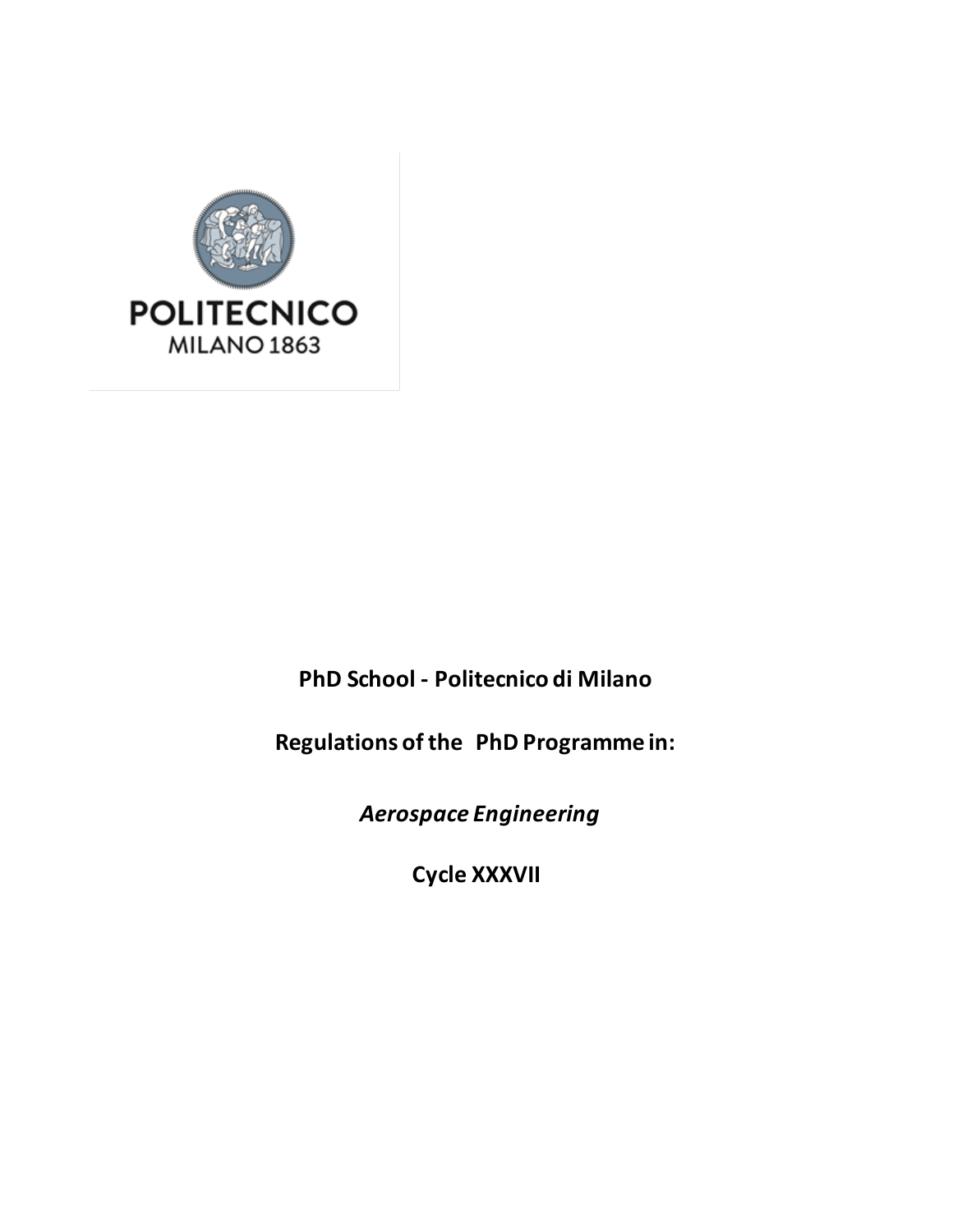## 1. General Information

PhD School - Politecnico di Milano

#### PhD Programme: **Aerospace Engineering**

Course start: November2021

Location of the PhD Programme: Milano Bovisa

Promoter Department: Aerospace Science and Technology

Scientific Disciplinary Sectors:

- ING-IND/03 Flight Mechanics
- ING-IND/04 Aerospace Structures and Design
- ING-IND/05 Aerospace Equipments and Systems
- ING-IND/06 Fluid Dynamics
- ING-IND/07 Aerospace Propulsion
- MAT/07 Mathematical Physics
- FIS/01 Experimental Physics

PhD School Website: [http://www.polimi.it/phd/](http://www.polimi.it/)

PhD Programme Website: http://www.aero.polimi.it/education/phd-in-aerospace-engineering/

E-mail: [phd-daer@polimi.it](mailto:phd-daer@polimi.it)

### 2. General presentation

The PhD Programme in Aerospace Engineering aims at educating students and creating world-class researchers in all the main technological disciplines relevant in, but not limited to, the aerospace field, preparing them for tomorrow's not only scientific and technical challenges, but also for cultural, societal and environmental ones. It is embedded in the Department of Aerospace Science and Technology (DAER) and is part of the PhD School of the Politecnico di Milano.

The PhD Programme covers a wide range of topics related to the aerospace engineering field. Based on classical aerospace disciplines such as, for example, Aerodynamics and Fluid Mechanics, Structures and Materials, Flight Mechanics and Control, the Programme includes currently emerging disciplines requiring an enhanced multidisciplinary approach. Particular emphasis is given to research on rotary wing aircraft, which require understanding of the underlying physical processes, integration of multiple disciplines, an effective use of sophisticated mathematical models and of numerical and experimental methods. Successful programme graduates are expected to be able to conduct and manage original, cutting edge research in the aerospace science and technology domain, with the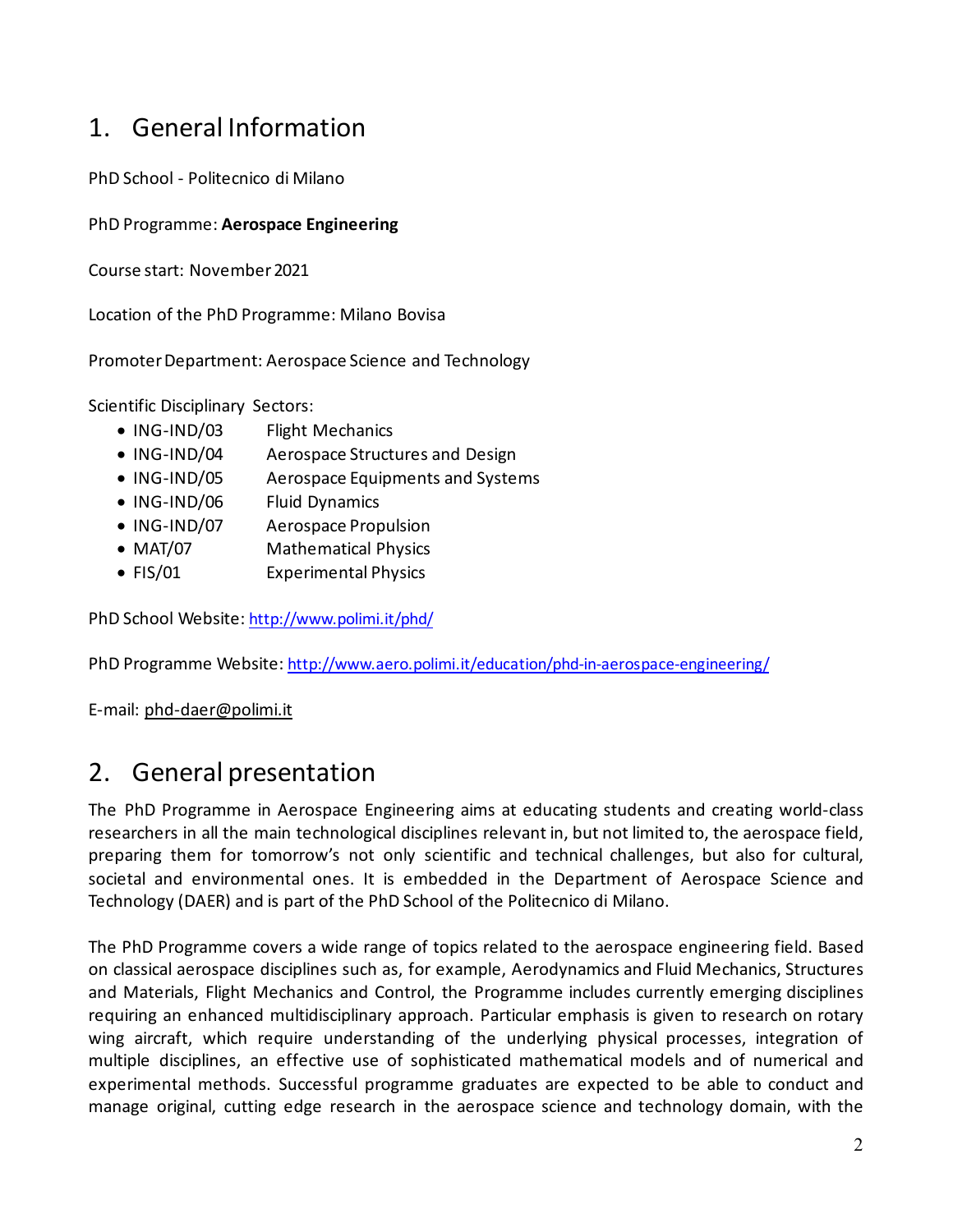ability to rapidly move to neighbouring areas, such as wind energy, fixed-wing and automotive engineering, data analytics, human-machine interaction, earth observation, and other related hightech engineering fields. Indeed, over the years PhD students in Aerospace Engineering have developed research relevant to aircraft and space applications but also to technical areas not strictly related to the aerospace field.

Examples of research topics in which PhD theses have been recently developed are:

- **Computational and experimental fluid mechanics;**
- Passive and active control of turbulence;
- Aeroservoelasticity, dynamic and control of aerospace structures;
- **Passive structural safety of both aerospace and non-aerospace vehicles;**
- **Space missions analysis and planning;**
- Advanced materials and structures: design and testing;
- **Innovative space propulsion systems;**
- **If Identification, dynamic and control of structures and complex systems.**
- **Mechatronics**
- Advanced rotors
- Maintenance-based design
- **Mathematical modelling and simulation**
- Airworthiness and certification
- **Design and control of wind turbines**

The PhD course is run by a Coordinator and a Faculty Board.

The Coordinator chairs the Faculty Board, coordinates the preparation of the annual Educational Programme and organises the general educational activities of the PhD course (see Attachment A1). The Faculty Board is responsible for the Educational programme and for teaching and administrative activities related to the PhD course (see Attachment A2).

## 3. Objectives

The aim of the PhD programme is the acquisition of the high level of competence required to carry out innovative research and/or state of the art advanced applications in: industries, research centres, Universities and service companies operating in the aerospace industrial and research area, including all fields having any connection with aerospace. The level of the programme should allow graduates to compete well in both the European and International aerospace environment.

## 4. Professional opportunities and job market

Due to the breadth and interdisciplinary nature of the aerospace arena, the professional skills attainable span a wide area and are not limited to just a few specific topics. The PhD therefore aims to create high level specialists in most domains related to aerospace activities.

In such context, a high level of competence can be gained either in a single subject or in the integration of multiple subjects such as: dynamics and control, fluid mechanics, systems and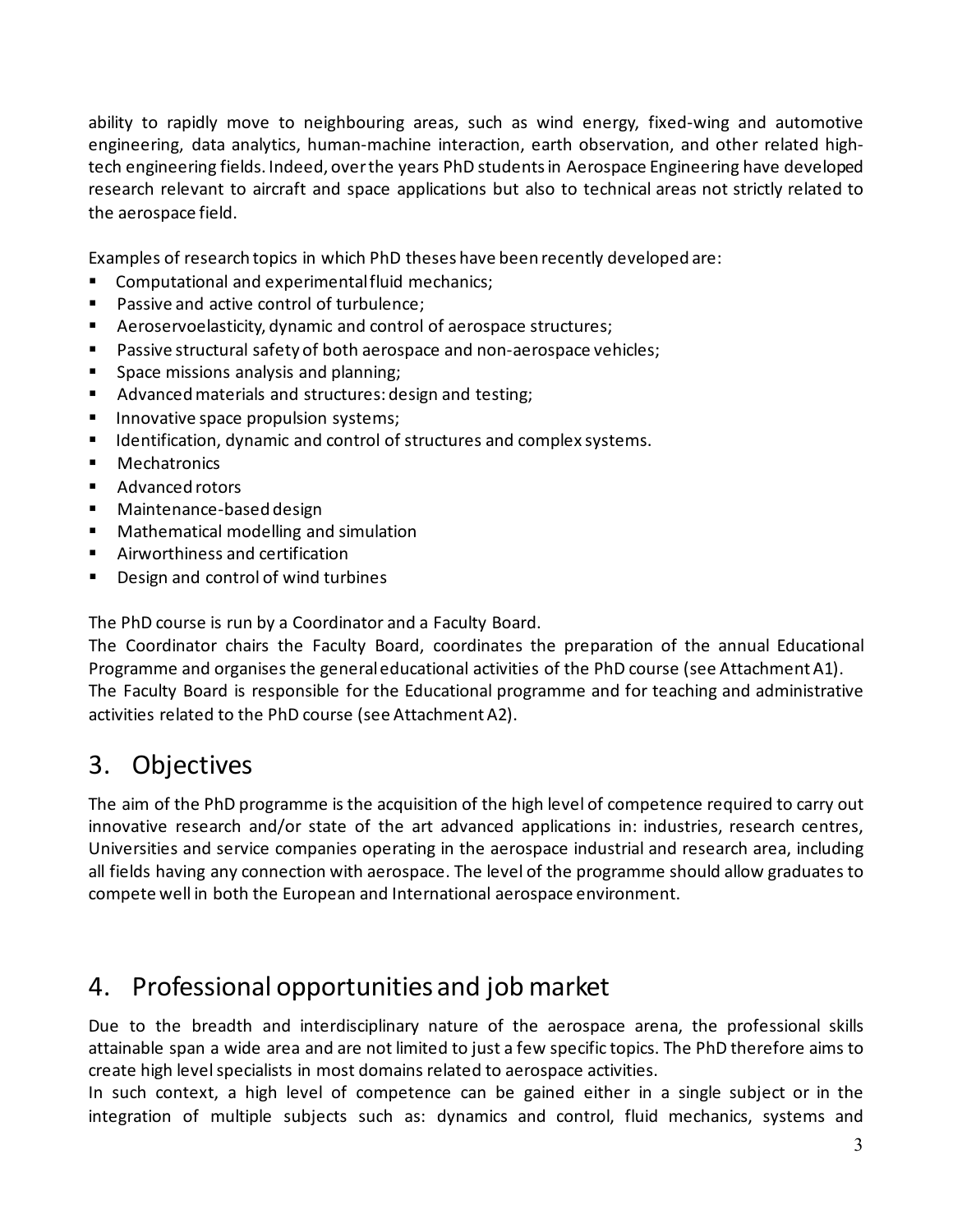equipment, flight mechanics, passive structural safety, intelligent and automated systems, structures and materials, aeroservoelasticity.

In this light, a number of examples of professional skills acquired during the past 30 years of the PhD programme are provided below:

- 1) expert in computational and/or experimental fluid mechanics, with capabilities to develop methods and models for both aerospace applications and generic vehicles;
- 2) expert in active and passive control of the dynamics of aerospace structures, integrating global and subsystem design;
- 3) expert in active and passive structural safety of vehicles, both aerospace and non-aerospace;
- 4) expert in vibration and noise control, including modelling, analysis, system design and implementation of specific subsystems;
- 5) expert in the dynamics and control of aerospace vehicles and related operational missions;
- 6) expert in integrated design of complex aerospace systems.

The possible employment positions for graduates can be inferred from past experience and include:

- highly qualified activities in spin-off companies and/or small and medium high technology enterprises;
- **F** research in public institutions, e.g.: Italian or foreign Universities;
- **E** management of research in medium and large industries.

## 5. Enrolment

### **5.1 Admission requirements**

Italian and International citizens can apply. They are requested to have graduated in accordance with the pre-existing laws D.M. 3.11.1999 n. 509, or to have a Master of Science degree in accordance with D.M. 3.11.1999 n. 509, or a Master of Science in accordance with D.M. 22.10.2004 n. 270, or similar academic title obtained abroad, equivalent for duration and content to the Italian title, with an overall duration of university studies of at least five years.

The certified knowledge of the English language is a requirement for admission. Please refer to the PhD School website for details.

The admission to the programmes will be established according to the evaluation of the candidates' curricula, motivation letters, and an illustrative report about the development of a possible PhD research, which candidates will send contextually with their application to the admission announcement.

### **5.2 Admission deadlines and number of places available**

The number of positions is indicated in the Call for admission to the 37<sup>th</sup> PhD cycle Programmes: http://www.polimi.it/phd

Scholarships both on general and on specific themes are available, in accordance with what is specified in the call for admission.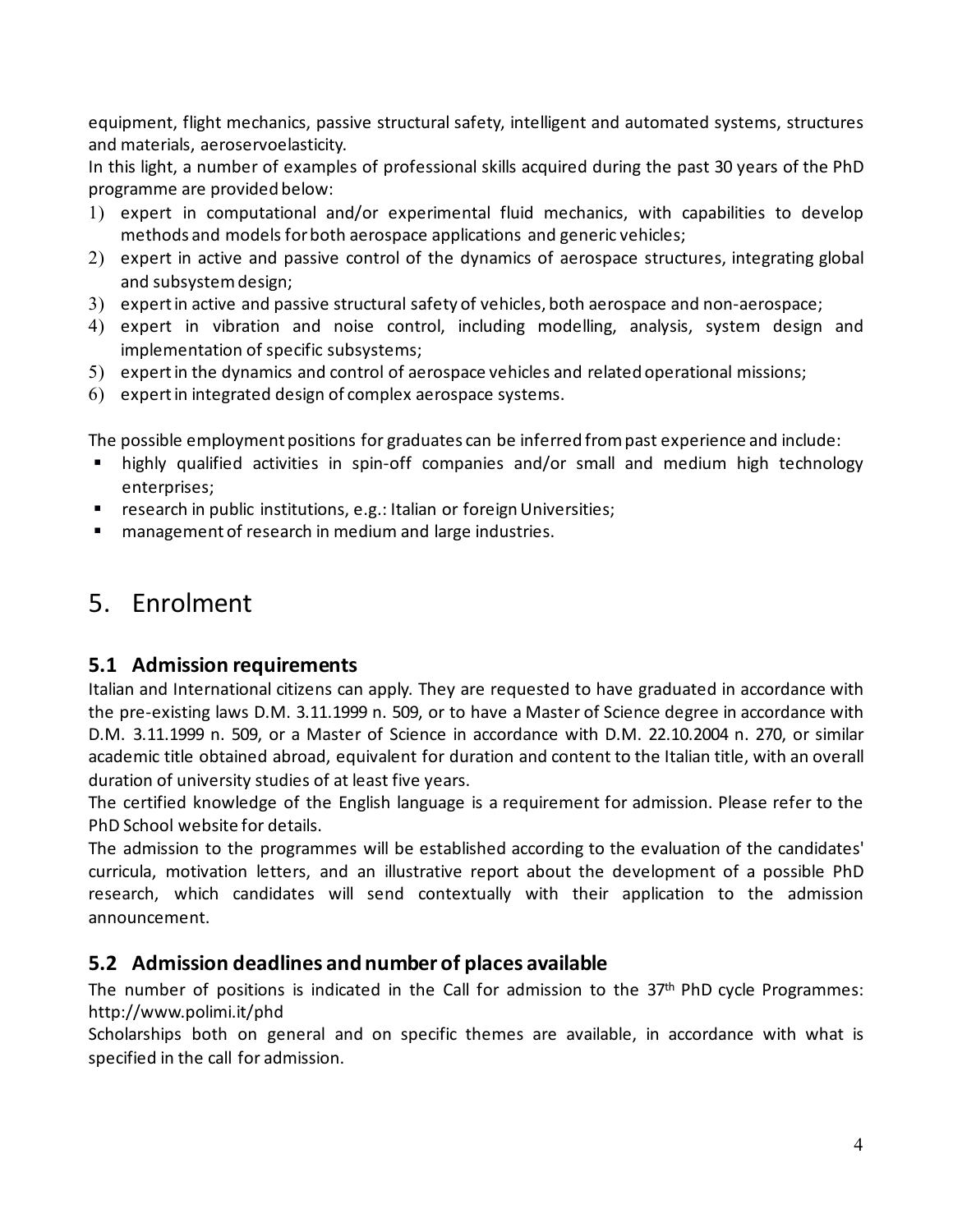## 6. Contents

### **6.1 Requirements for the PhD title achievement**

The achievement of the PhD title in Aerospace Engineering requires a study and research activity of at least three years equivalent of full time study, research and development of PhD thesis.

PhD candidates in Aerospace Engineering must earn **a minimum of 20 credits** from PhD level courses (see paragraph 6.3 below) and to continuously conduct studies and research.

At the beginning of the course, the Faculty Board assigns a tutor to each PhD candidate to supervise and assist him/her in the overall training programme. The tutor shall be a professor belonging to the Faculty Board. The tutors assist the candidates in the choice of courses to be included in the study plan, which is eventually submitted for approval to the Coordinator of the PhD Programme (see also section 6.4 below).

The Faculty Board may assign extra course credits to one or more candidates, in case they need to complete their preparation in specific topics, relevant for their research projects.

In addition to the above requirements, the PhD candidates must complete, during the course of the program, *at least one* of the following activities:

- 1.present a paper, as co-author, at an International Conference
- 2.submit a manuscript, as co-author, to an International Archival Journal

### **6.2 Research development**

The main aim of all Politecnico di Milano PhD programmes is the development in the candidates of a research-oriented mind-set, with expertise and skills in a specific research topic. To this end, candidates develop a problem-solving capability in complex contexts, including the capacity of performing in-depth analysis of the problem, identifying original solutions and evaluating their applicability in practical contexts.

These skills provide PhD candidates with major opportunities of development in their research both in the academic field and in public and private organisations.

PhD candidates are requested to develop an original research contribution. The PhD thesis must thus contribute to increasing the knowledge in the candidate's research field. Besides, it has to be coherent with the research topics developed in the Department where the PhD Programme is carried out.

The original research results are collected in the PhD thesis, where the candidate's contribution is put in perspective with respect to the research state of the art in the specific research field.

The PhD research is developed under the guidance of a supervisor, who supports the candidate in the setting-out and in the everyday activities related to the thesis development. The supervisor is not necessarily a member of the Faculty Board and may also belong to an institution other than Politecnico di Milano. The supervisor can be supported by one or more co-supervisors.

Further activities intended to develop the candidate's personal skills and research expertise are encouraged during the PhD path.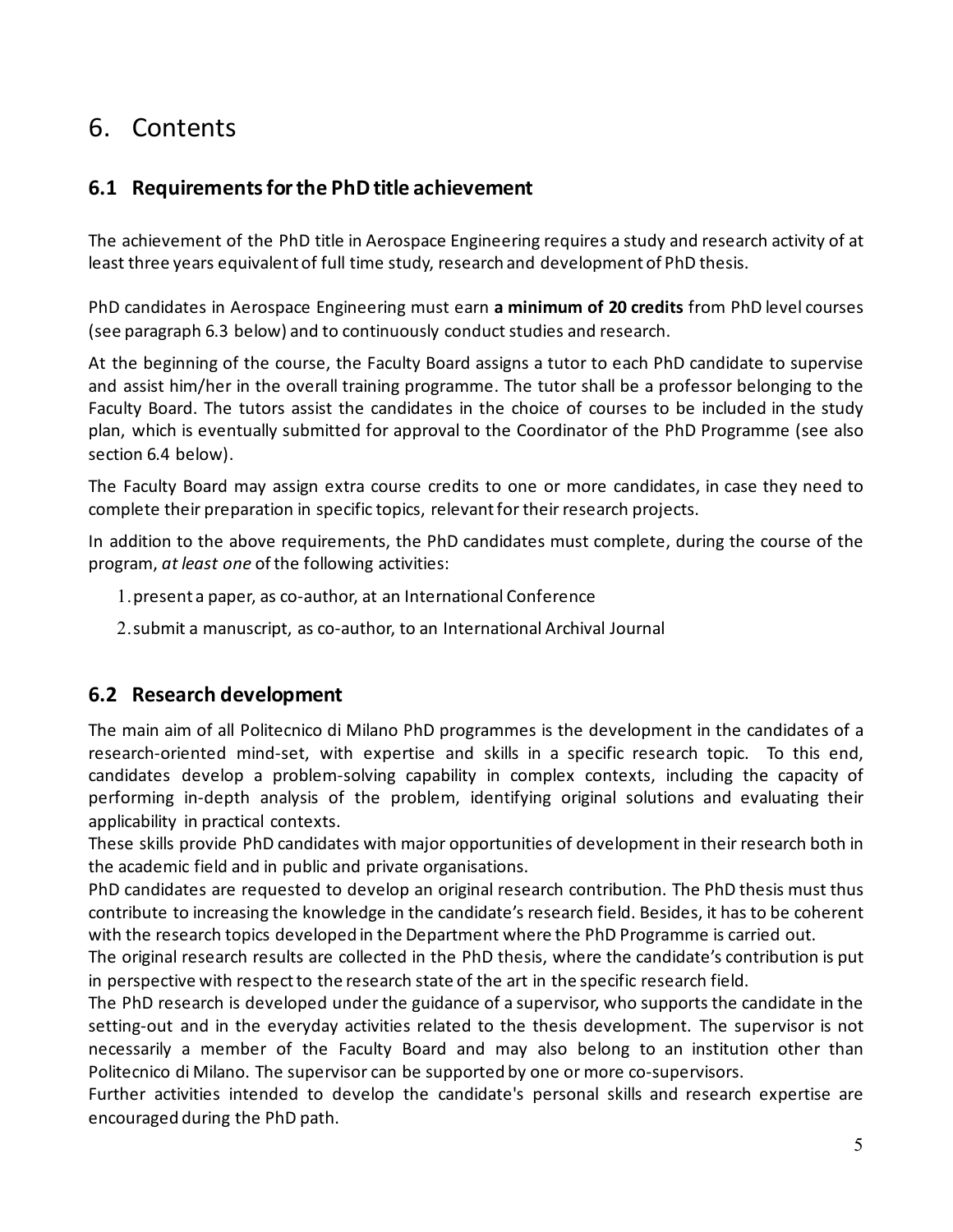Candidates must acquire the capability to present and discuss their work in their research community. Consequently, both the participation to international conferences and the publication of the research results in in peer-reviewed journals are encouraged.

The PhD programme favours the candidates' research interactions with other groups in their research field, preferably abroad. Research visits of at least three months are strongly encouraged, as through them the candidates may acquire further skills to develop their research work and thesis. The duration of the programme is normally three years.

### **6.3 Objectives and general framework of the teaching activities**

The PhD Programmes and the PhD School activate teaching forms of different kind and credit value, including courses, seminars, project workshops, laboratories. Teaching activities both cover basic research issues (problems, theories, methods), which represent the founding element of the PhD Programme and identify clearly its cultural position, and deepening in a specialist way some research issues connected with the problems developed in the theses.

Lessons are usually in English, except when indicated otherwise. The PhD programme includes at least one complete path delivered in English language.

Structured teaching activities allow to earn ECTS credits. Other activities, typically specialised and for which it is difficult to evaluate the learning and its quantification, fall within the scientific activities of which the Faculty Board takes into account in the overall evaluation, but they do not allow to earn ECTS.

Courses and activities are developed as follows:

- **1. Main courses**: they are designed to develop PhD students' expertise in structuring research programmes in the area of their thesis. These courses should be attended in the first two years (mainly in the first year) in order to refine tools and methods to fully develop high-level research in the last part of the PhD period.
- **2. Other activities**: internships, external courses (held by companies or other institutions), national and international seminars, conferences and workshops, participation in national and international research projects, scientific paper writing and paper presentations on research results, support to teaching activities.
- **3. Development of the PhD thesis**: all thesis related activities.

A typical scheduling of PhD activity is given in the following figure.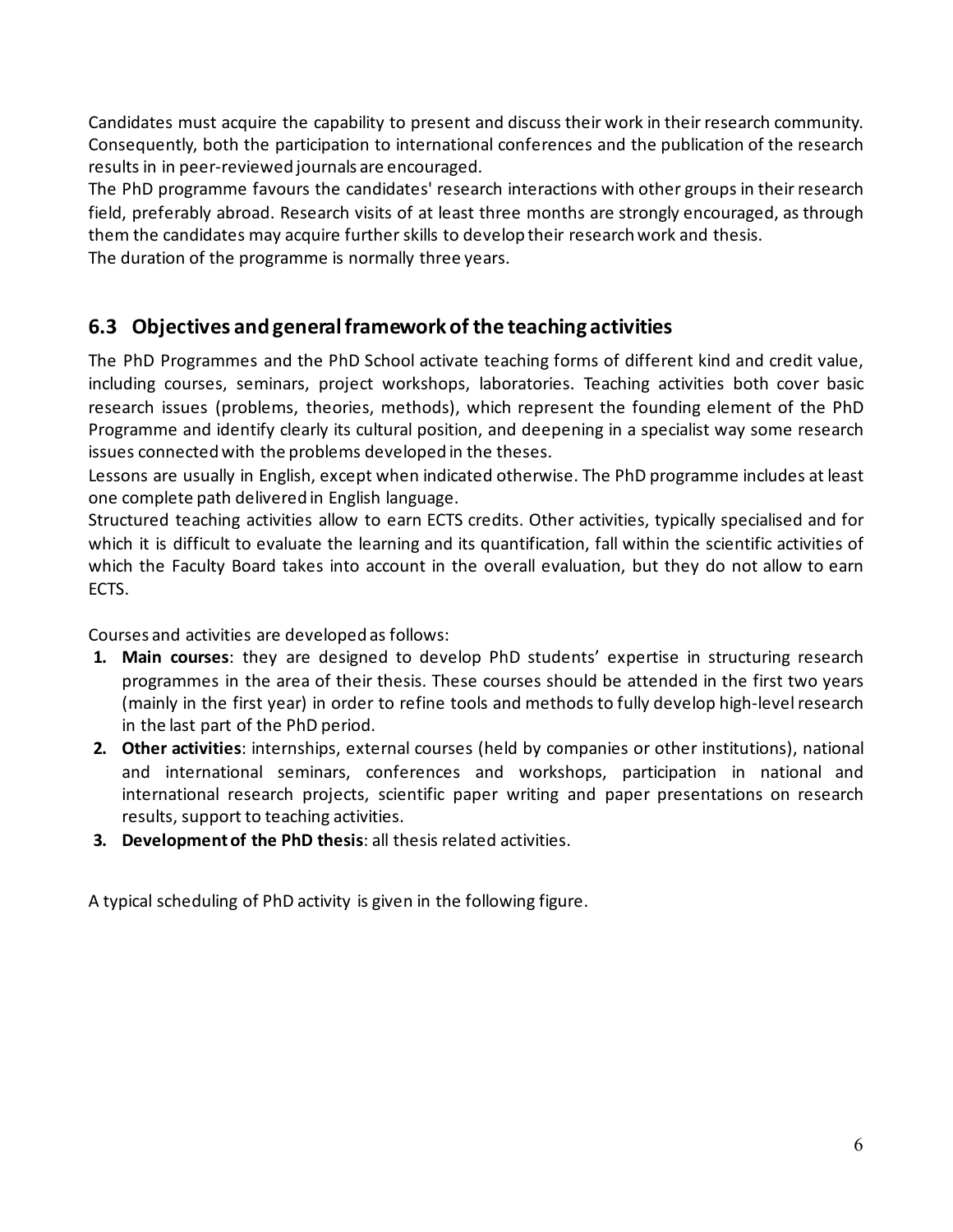

Among the 20 credits required, **at least 10 credits** must be acquired through PhD School Courses (Type A), **at least 5 credits** from PhD courses characterizing the PhD program in Aerospace Engineering (Type B) and the remaining 5 or less credits may be acquired through external PhD courses, e.g. from other PhD programmes (Type C). All the mentioned courses foresee an evaluation of the PhD student in order to acquire the corresponding credits.

Master of Science courses may be inserted in the curriculum of the student, in agreement with the Supervisor (see below) and the Tutor, but do not contribute to the acquisition of credits.

The following table shows the foreseen path for candidates and refer only to coursework activities. At the same time, the programme foresees that the candidate is devoted to research activity in a continuous way, following the guidelines of their supervisors and of the Faculty Board.

| <b>Courses</b>                 | Reference                    | to Number of credits Note |                                                      |
|--------------------------------|------------------------------|---------------------------|------------------------------------------------------|
|                                | following tables   (min-max) |                           |                                                      |
| <b>PhD School Courses</b>      | Table A                      | <b>Min 10</b>             | See: http://www.dottorato.polimi.it/en/during-your-  |
|                                |                              |                           | phd/phd-school-courses/                              |
| Courses characterising Table B |                              | Min 5                     | These must be selected from the PhD courses          |
| the PhD Programme              |                              |                           | offered by the PhD Programme in Aerospace            |
|                                |                              |                           | Engineering.                                         |
| Other PhD Courses              |                              |                           | These should be selected on topics connected with    |
|                                |                              |                           | the research subject from PhD courses offered by the |
|                                |                              |                           | Politecnico di Milano and/or other Universities,     |
|                                |                              |                           | subject to approval of the Supervisor.               |

*First/Second Year (proposed structure to be personalised)* 

#### *Second and Third year*

In the second half of the second year and during the whole of the third year the candidate should be devoted entirely to research and development of the PhD thesis.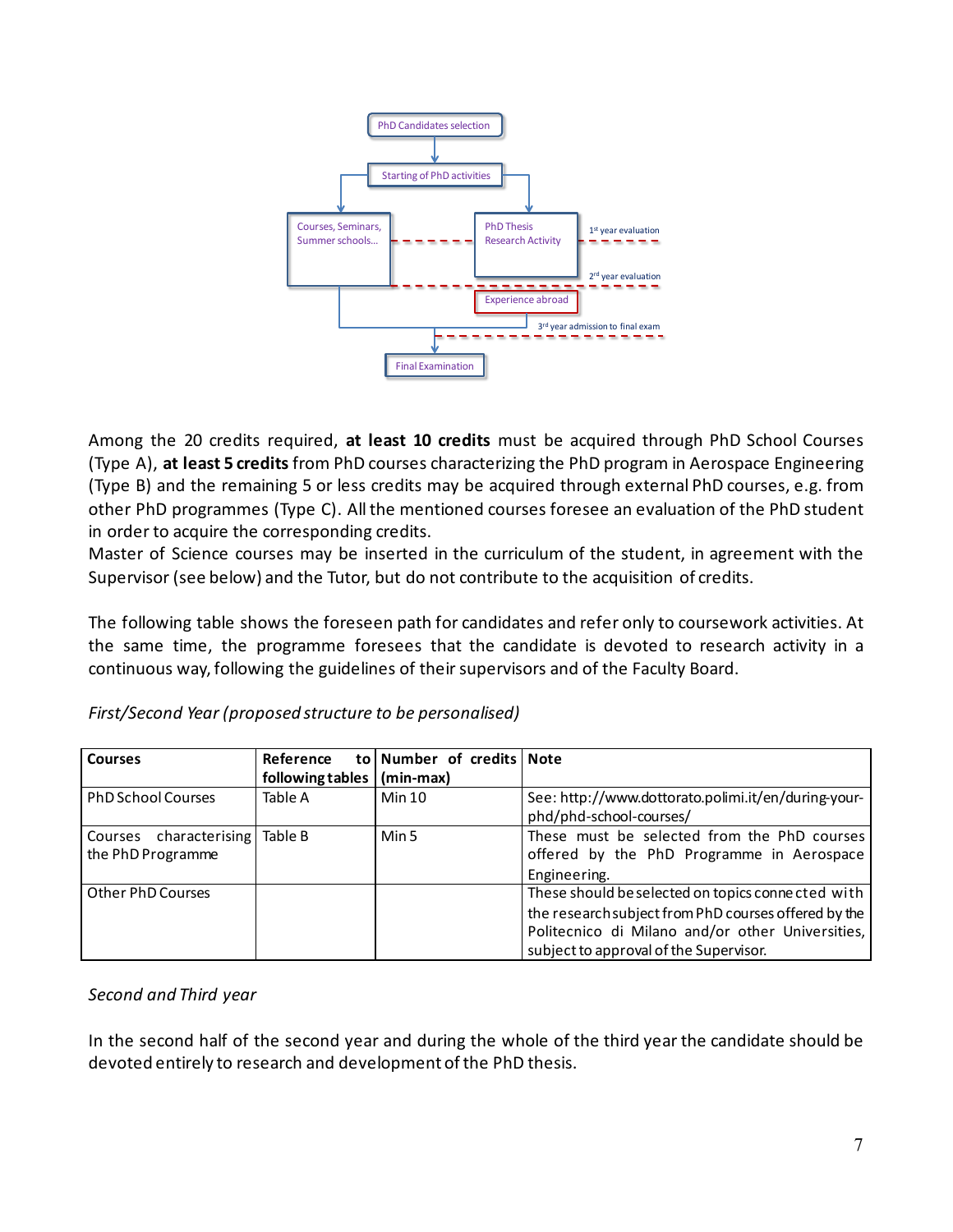#### **PhD Course List**

The PhD School of Politecnico di Milano proposes a set of courses aiming to train the PhD candidates in soft and transferable skills. The skills and abilities provided by these courses are expected to help candidates across different areas of their career in order to respond to the rapidly evolving needs of the global economy and society at large. The PhD School courses activated for the 2021-2022 Academic Year are summarized in the following table.

#### **Table A: PHD SCHOOL COURSES**

| Course name                                                                                                                 | Professor               |  |
|-----------------------------------------------------------------------------------------------------------------------------|-------------------------|--|
| <b>Ethics in Research</b>                                                                                                   | Aliverti Andrea         |  |
| <b>Strengthening Critical Spatial Thinking</b>                                                                              | Armondi Simonetta       |  |
| Advanced Interaction Skills for Academic Professionals                                                                      | Arnaboldi Michela       |  |
| Approaches to Resilience: Social, Economic, Environmental and<br>Technological Challenges of Contemporary Human Settlements | Balducci Alessandro     |  |
| English for Academic Communication                                                                                          | <b>Biscari Paolo</b>    |  |
| European Culture                                                                                                            | Cardilli Lorenzo        |  |
| Epistemology<br>of<br>Scientific<br>and<br>Technological<br>Research<br>(Technologies Reshaping Humans)                     | Chiodo Simona           |  |
| <b>Professional Communication</b>                                                                                           | Di Blas Nicoletta       |  |
| The Copernicus Green Revolution for Sustainable Development                                                                 | Gianinetto Marco        |  |
| Power of Images and Visual Communication for Research Dissemination                                                         | larossi Maria Pompeiana |  |
| Communication Strategies that Score in Worldwide Academia                                                                   | Jacchetti Emanuela      |  |
| Sustainability Metrics, Life Cycle Assessment and Environmental<br>Footprint                                                | Lavagna Monica          |  |
| Project Management (in Action)                                                                                              | Mancini Mauro           |  |
| Ethical Aspects of Research on Dual-Use Technologies                                                                        | Masarati Pierangelo     |  |
| Sulla responsabilità della Tecnica                                                                                          | Ossi Paolo Maria        |  |
| La comunicazione nella Scienza                                                                                              | Paganoni Anna Maria     |  |
| Practicing Research Collaboration / La pratica della collaborazione nella<br>ricerca                                        | Pizzocaro Silvia Luisa  |  |
| Science, Technology, Society and Wikipedia                                                                                  | Raos Guido              |  |
| Teaching Methodologies, Strategies and Styles                                                                               | Sancassani Susanna      |  |
| Scientific Reasoning: Philosophy, Logic and Applications                                                                    | Valente Giovanni        |  |
| Introduction to Academic Research                                                                                           | Volonte' Paolo Gaetano  |  |
| Laboratorio di insegnamento a classi numerose                                                                               | Zani Maurizio           |  |

As already mentioned, at least **10 of the 20 course credits** that each candidate is required to earn **shall be obtained through soft and transferable skills courses** organized by the PhD School.

The Aerospace Science and Technology Department organizes specific courses (Type B), characterizing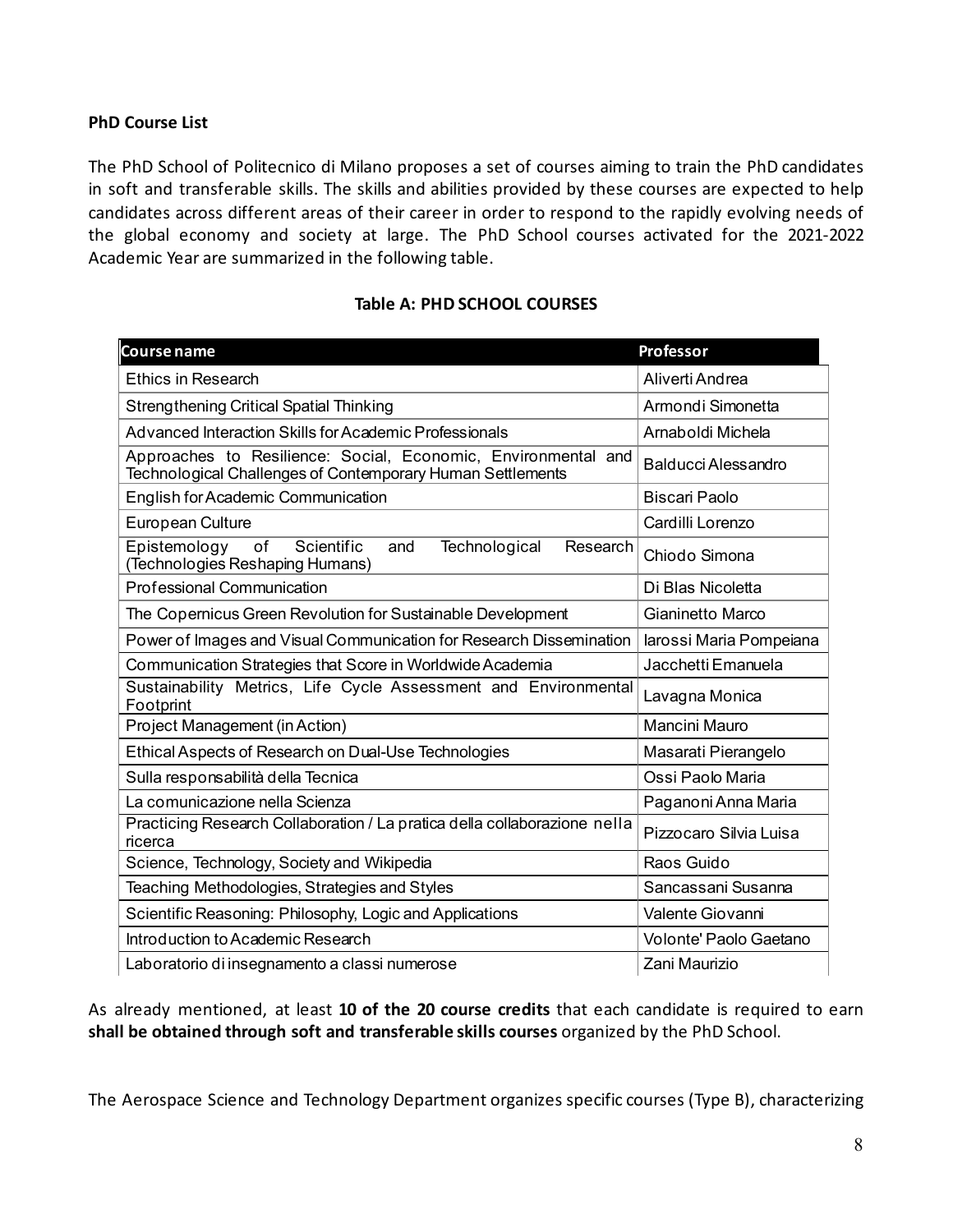the PhD program in Aerospace Engineering. The acquisition of **at least 5 credits** is **mandatory among the courses of B type**. The courses scheduled for the 2021-22 academic year are listed in Table B.

| <b>SSD</b>            | Name of Course                                                                 | Professor                 | Semester                    | Language | <b>Credits</b> |
|-----------------------|--------------------------------------------------------------------------------|---------------------------|-----------------------------|----------|----------------|
| ING-IND<br>/05        | Advanced Aerospace Control                                                     | D. Invernizzi             | 2 <sub>nd</sub><br>semester | English  | 5              |
| ING-IND<br>/04        | Advanced Materials for Aeronautical and<br><b>Space Applications</b>           | A. M. Grande              | 2nd<br>semester             | English  | 5              |
| ING-IND<br>/06        | Aerodynamics and Aeroacustics of Rotors                                        | L. Vigevano               | 2nd<br>semester             | English  | 5              |
| ING-IND<br>/06        | <b>Applied Computational Fluid Dynamics</b>                                    | F. Auteri                 | 2nd<br>semester             | English  | 5              |
| ING-IND<br>/04        | Multibody System Dynamics                                                      | P. Masarati / F.<br>Cheli | 1st<br>semester             | English  | 5              |
| <b>ING-IND</b><br>/03 | Flight Dynamics and Aeroelasticity of Rotary-<br>Wing Aircraft                 | V. Muscarello             | 1st<br>semester             | English  | 5              |
| ING-IND<br>/04        | <b>Mechanics of Elastic Solids</b>                                             | M. Morandini              | 2nd<br>semester             | English  | 5              |
| ING-IND<br>/03        | Perturbation Methods for Astrodynamical and<br><b>Engineering Applications</b> | C. Colombo                | 2nd<br>semester             | English  | 5              |
| <b>ING-IND</b><br>/04 | Technologies for Smart Aerospace Structures                                    | G. Sala                   | 1st<br>semester             | English  | 10             |

#### **Table B: PHD COURSES CHARACTERISING THE PHD PROGRAMME**

#### PREPARATORY COURSES

If the supervisor and the tutor find it useful or necessary that the candidate attends preparatory courses (chosen among the courses activated at the Politecnico di Milano) the Faculty Board of the PhD programme may assign some extra-credits to be acquired to complete the training path. The credits acquired in this way will be considered as additional, in relation to the mandatory credits to be acquired with the PhD courses.

#### SPECIALISTIC COURSES, LONG-TRAINING SEMINARS

The attendance of Specialist Courses, Workshops, Schools, Seminars cycles is strongly encouraged and (if these seminars, workshops are certified and evaluated) may permit to acquire credits according to the modalities established by the Faculty Board and previous approval of the study plan submitted by the candidate. These courses and workshops can be inserted in the study plan, even if they are not evaluated (and therefore not qualified as credits), as optional "additional teaching".

### **6.4 Presentation of the study plan**

PhD candidates must submit a study plan, which may be revised periodically (approximately every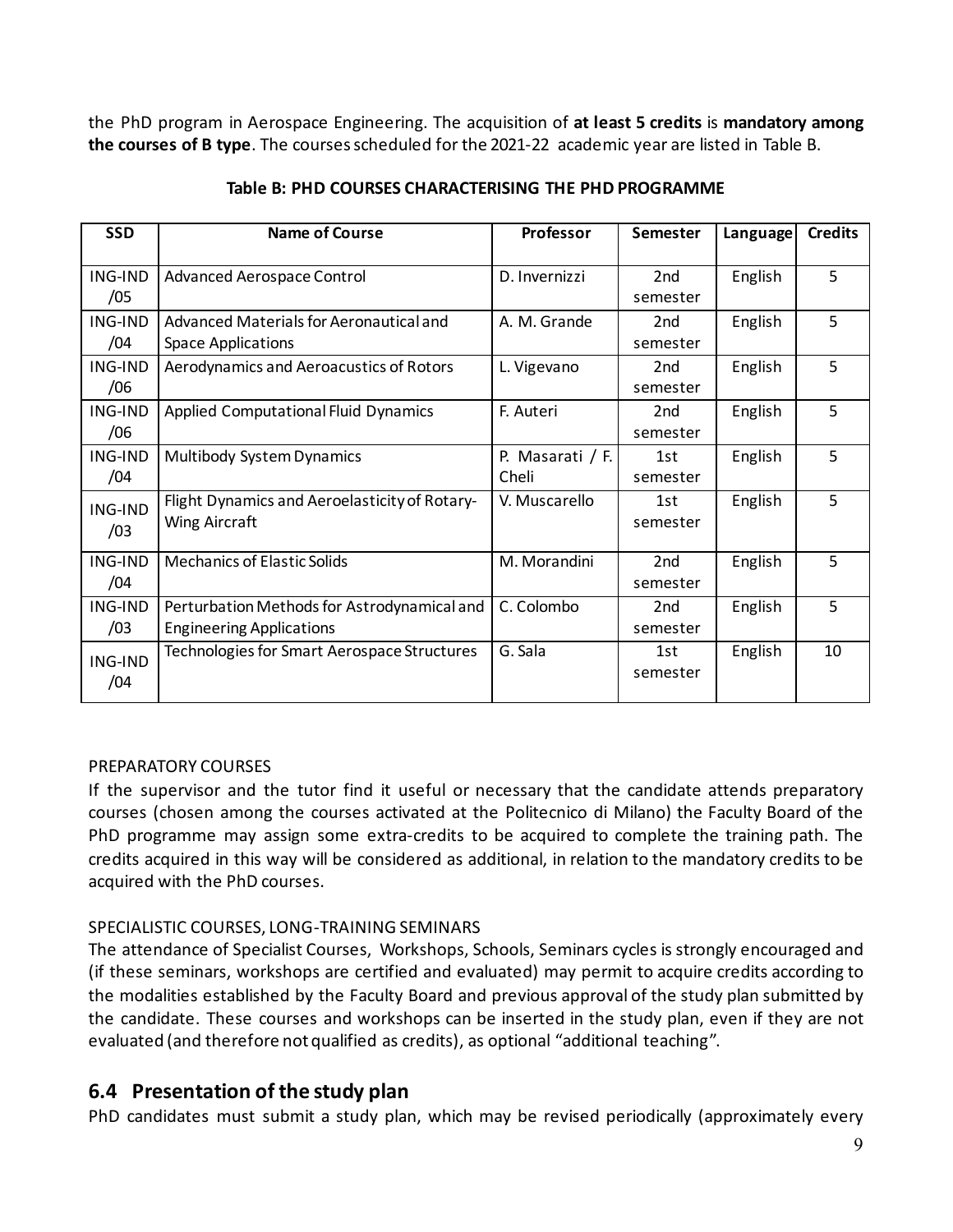three months), in order to align them to possible changes in the course list, or to needs motivated by the development of their PhD career. The study plans must be approved by the PhD programme Coordinator, according to the modalities established by the Faculty Board of the PhD Programme itself.

### **6.5 Yearly evaluations**

Candidates present their work to the Faculty Board at least once a year. In particular, the candidates must pass an annual evaluation in order to be admitted to the following PhD year. The third year evaluation establishes the candidate's admission to the final PhD defence.

As a result of each annual evaluation, the candidates who pass the exam receive an evaluation (A/B/C/D) and may proceed with the enrolment at the following year. Candidates who do not pass the exam are qualified either as "Repeating candidate"(Er) or "not able to carry on with the PhD (Ei)". In the former case (Er), the candidates are allowed to repeat the PhD year at most once. The PhD scholarships – if any – **are suspended during the repetition year**. In the latter case (Ei) the candidates are excluded from the PhD programme and lose their scholarships – if any.

In case the Faculty Board holds appropriate to assign directly an exclusion evaluation (Ei) without a previous repetition year, the request must be properly motivated, and validated by the PhD School.

After the final year, candidates who have achieved sufficient results but need more time to draw up their theses, may obtain a prorogation of up to 12 months.

### **6.6 PhD thesis preparation**

The main objective of the PhD career is the development of an original research contribute. The PhD thesis is expected to contribute to the advance of the knowledge in the candidate's research field.

The PhD study and research work is carried out, full time, during the three years of the PhD course. Stages or study periods in (Italian or International) companies or external Institutions may complete the candidate's preparation.

The resulting theses need to be coherent with the research issues developed in the Department where the PhD programme is developed.

The candidate must present an original thesis, discuss its contribution to the state of the art in the research field in the research community.

The PhD research is developed following the lead of a supervisor, who supports the candidate in the setting out and in the everyday activities regarding the thesis development.

At the conclusion of the PhD studies, the Faculty Board evaluates the candidates. Candidates who receive a positive evaluation submit their theses to two external reviewers for refereeing. If the evaluation provided by the reviewers is positive (o after the revisions required by the external reviewers), the candidates defend their thesis in a final exam, in front of an examination Committee composed by three members (at least two of which must be external experts).

## 7. Laboratories, PhD Secretary Services

The Department of Aerospace Science and Technology is equipped with many experimental and research labs, including: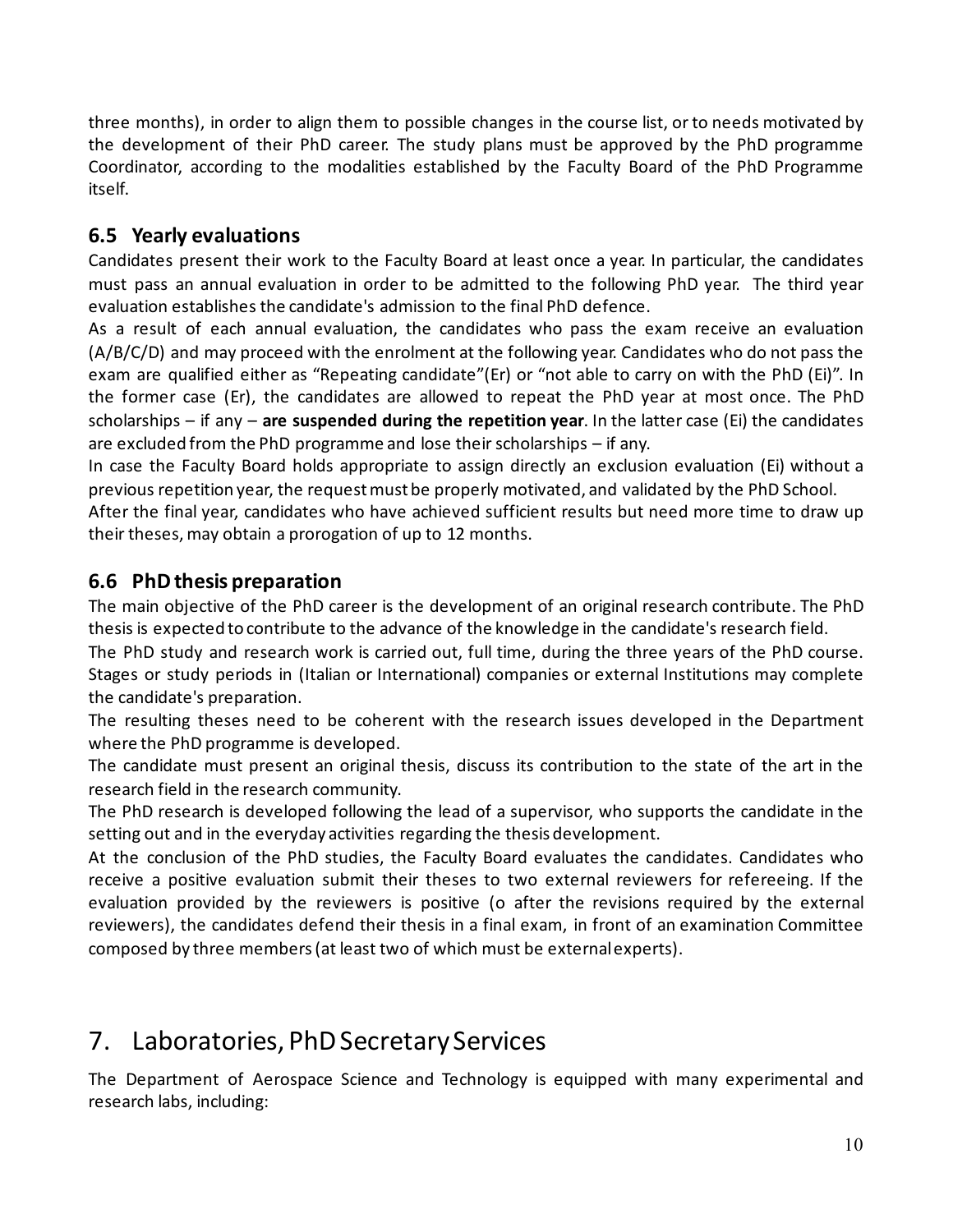- Aerodynamics
- Composites and smart structures
- Crash
- Flight simulation
- Space systems
- Space Propulsion
- Structural testing

Secretary: Luca Zioni Tel: 02-2399823 Fax: 02-23998334 e-mail: [luca.zioni@polimi.it](mailto:luca.zioni@polimi.it)

Head of Administration: Ing. Andrea Milanese Tel: 02-23998331 Fax: 02-23998334 e-mail: [andrea.milanese@polimi.it](mailto:andrea.milanese@polimi.it)

## 8. Internationalisation and other activities

A research period of at least three months to be spent at foreign universities, research laboratories and industries is not compulsory but strongly recommended for all PhD candidates.

Politecnico di Milano supports joint PhD paths with International Institutions, as well as Joint and Double PhD programmes. Further information can be found on the PhD School and PhD programme websites.

More specifically, the PhD programme in Aerospace Engineering is actively participating in the following Marie Curie European programs:

- coordinator of EJD program **NITROS** (Network for Innovative Training on ROtorcraft Safety), in collaboration with Delft University, University of Liverpool and University of Glasgow
- partner in ETN program **UTOPIAE** (Uncertainty Treatment and OPtimisation In Aerospace Engineering), in collaboration with University of Strathclyde, University of Durham, Ghent University
- partner in ETN program **STARDUST-R** (Stardust Reloaded), in collaboration with University of Strathclyde, Università degli Studi di Roma Tor Vergata, Universitatea Alexandru Ioan Cuza Din Iasi, Università di Pisa, Universidad Autonoma de Madrid, Academy of Athens, University of Belgrade, Technische Universiteit Delft
- partner in EID program **EDEM** (Experimentally Validated DNS and LES Approaches for Fuel Injection, Mixing and Combustion of Dual-Fuel Engines), in collaboration with City University of London, Friedrich-Alexander-Universität Erlangen-Nürnberg, Brunel University, Technische Universität München, Chalmers University of Technology
- partner in ETN program **FLOAWER** (FLOAting Wind Energy netwoRk), in collaboration with Centrale Nantes, Carl von Ossietzky Universität Oldenburg, University of Stuttgart, CNRS-LEGI -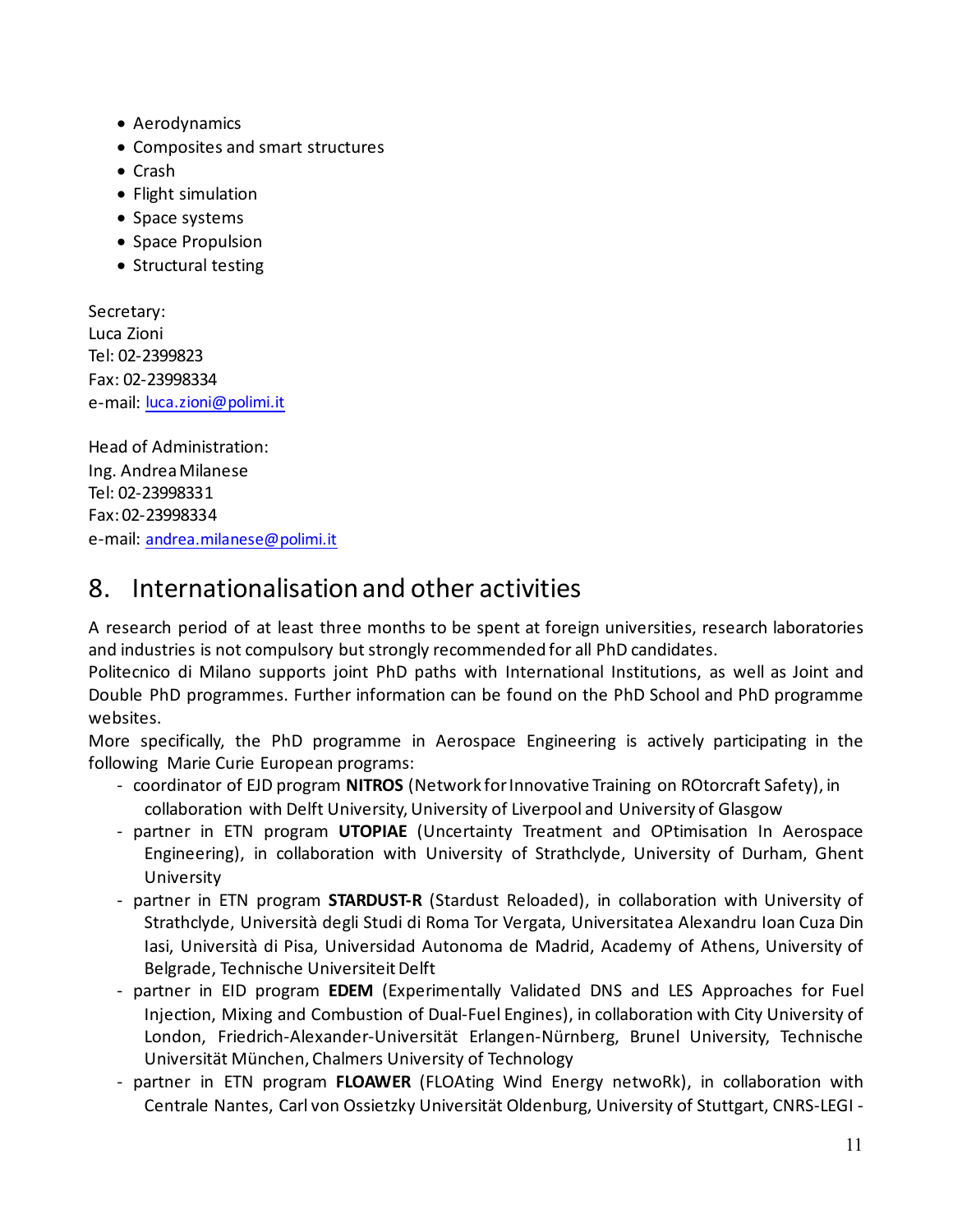S. Barre, University College Cork, Norwegian University of Science and Technology - E. Bachynski, Technical University of Denmark, University of Rostock

- partner in ETN program **ASCenSIon** (Advancing Space Access Capabilities - Reusability and Multiple Satellite Injection), in collaboration with Università degli Studi di Roma La Sapienza, Universite Libre de Bruxelles, Hochschule Bremen, Università di Pisa, Technische Universitaet Braunschweig

and is associated with the ETN program **MIGRATE**, in collaboration with Karlsruher Institut fuer Technologie, University of Limerick, Università di Bologna, Institut National Des Sciences Appliquées de Toulouse and University of Thessaly, providing training and secondments.

It is also carrying out joint PhD programs with Beihang University, Istanbul Technical University, Nanjing University of Science and Technology, Technische Universiteit Delft, Universidade de São Paulo, University of Glasgow, University of Liverpool, Vrije Universiteit Brussel, Xi'an JiaoTong University.

Interaction with and exposure to non-academic sectors provides significant benefits to doctoral candidates as well as to research and innovation intensive employment sectors. Direct exposure to the challenges and opportunities in non-academic sectors of the economy and society at large is fostered by networking, connectivity, inter-sectoral mobility and wide access to knowledge. In particular, the PhD programme in Aerospace Engineering collaborates with the following Research Agencies and Industrial partners:

- *-* D-Orbit Spa
- *-* European Space Agency, ESA
- *-* Istituto Nazionale di Astrofisica, INAF
- *-* Leonardo SpA

through the activation of thematic scholarships.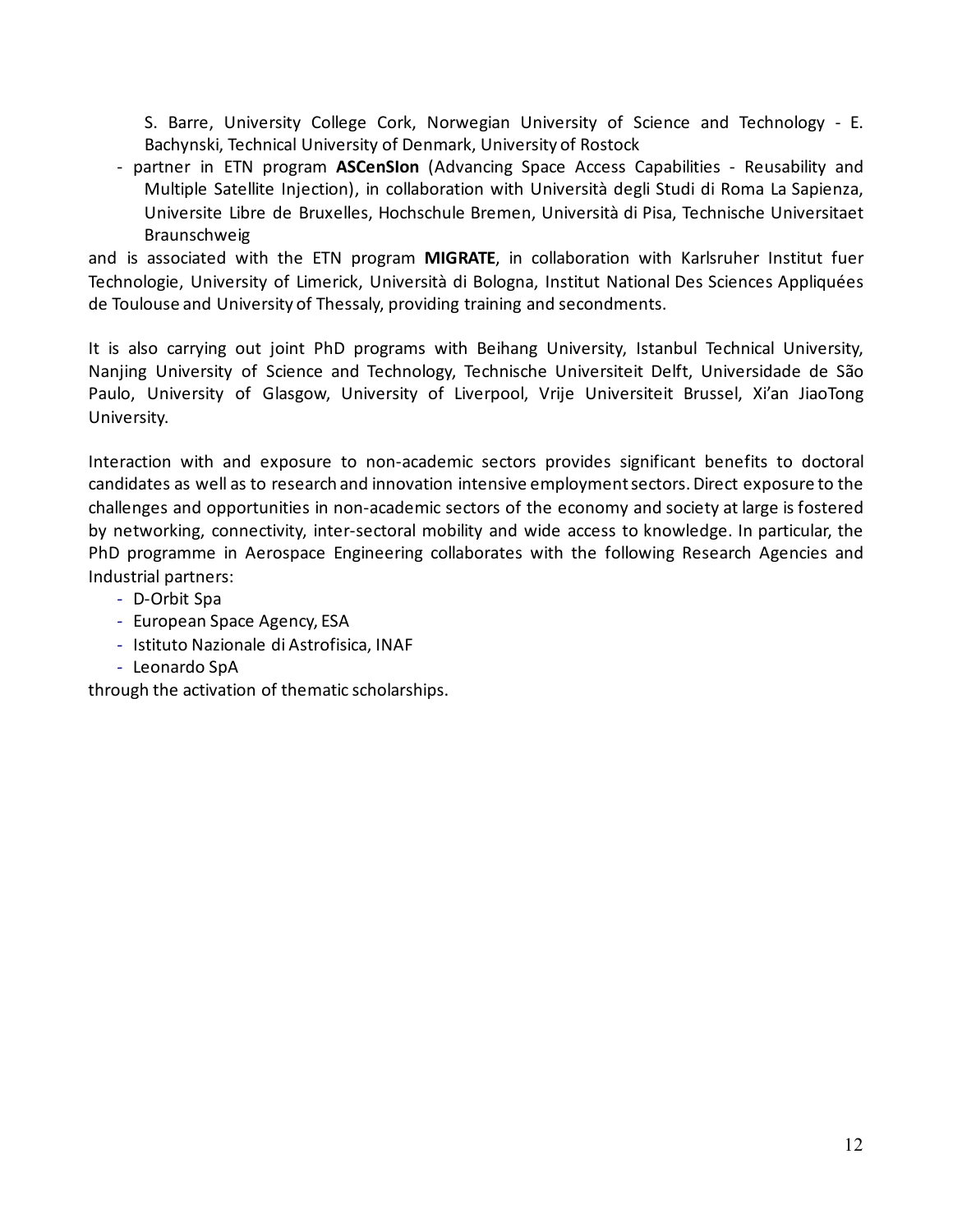## Attachment A1 – PhD Programme Coordinator

Prof. Pierangelo Masarati CV

1996 degree in Aeronautical Engineering at Politecnico di Milano 1998 6 month internship at Army Research Laboratory, NASA LaRC 1999 2 month internship at Army Research Laboratory, NASA LaRC 2000 Ph.D. in Aerospace Engineering at Politecnico di Milano 2001-11 Ricercatore (Assistant Professor) at the Department of Aerospace Engineering of Politecnico di Milano 2010 Visiting Assistant Professor at the School of Energy Resources of the University of Wyoming 2011-16 Associate Professor at the Department of Aerospace Engineering of Politecnico di Milano 2016-ongoing Full Professor at the Department of Aerospace Science and Technology of Politecnico di Milano

2016-2018 Member of ASN for SC 09/A1

2018-ongoing Coordinator of the PhD programme in Aerospace Engineering

Research:

- development of algorithms and methods for the investigation of the dynamics of multibody/multidisciplinary systems, including aspects related to deformability, control, stability, interactional forces modeling, biomechanics, real-time simulation
- structural dynamics and aeroelasticity, with specific reference to aircraft and rotorcraft
- dynamics and control of vibrations, by means of classical and smart materials based techniques

Participation in a number of research projects, national and international, in cooperation with industries and research centers, including:

- ATTILA (tiltrotor aeroelasticity, H2020 Clean Sky 2, 2019-2023)
- RoCS (tiltrotor certification by simulation, H2020 Clean Sky 2, 2019-2022)
- NITROS Network for innovative training on rotorcraft safety (Marie Skłodowska-Curie Action Joint European Doctorate on rotorcraft safety, 2016-2020)
- CROP (Cycloidal Rotor Optimized for Propulsion, PI, FP7, 2013-2014)
- "Real-time wing-vortex and pressure distribution estimation on wings via displacement and strains in unsteady and transitional flight conditions" (USAF, 2012-2016, PI, coordinator)
- GARTEUR HC EG-31 (conceptual design of helicopters, 2012-2013, coordinator)
- National relevance project "Aeroelastic Analysis of Wind-Turbines by Coupled Computational Fluid Dynamics/Multibody System Dynamics", Ministry of Foreign Affairs, 2011 (PI, coordinator).
- ARISTOTEL (rotorcraft-pilot coupling, PI, FP7, 2010-2013)
- MAST/CTA (Micro-aerial vehicles, PI, with University of Maryland, since 2009)
- PRIN 2007 (man-machine interaction, PI, national coordinator, 2008-2010)
- NICETRIP (aeroelasticity of tiltrotors, FP6, 2006-2011)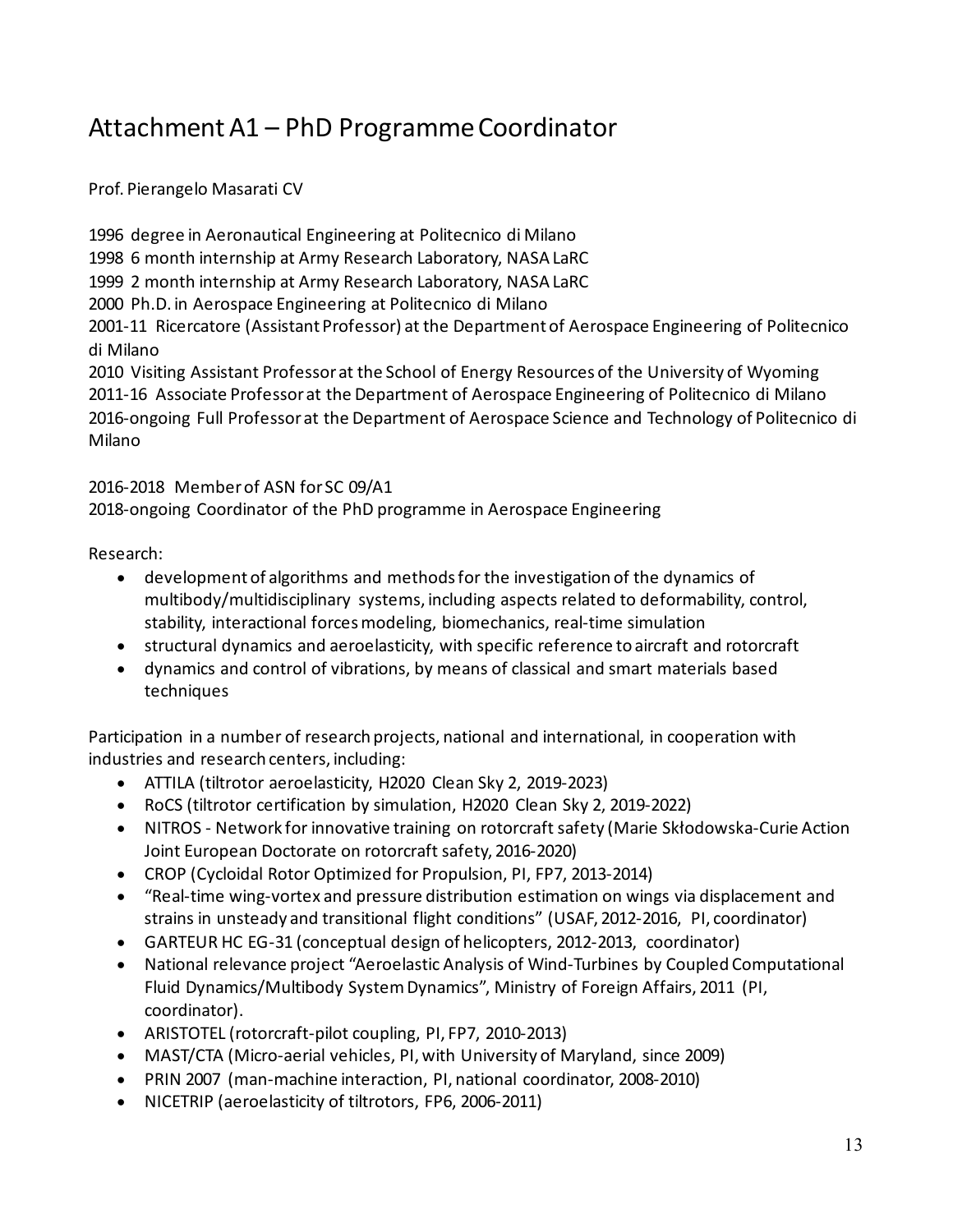- GARTEUR HC AG-16 (rotorcraft-pilot coupling, research unit coordinator, 2005-2008)
- FRIENDCOPTER (active control of helicopter blades, FP6, 2003-2008)
- ADYN (whirl flutter of tiltrotors, FP6, 2002-2006)
- cooperation with Siemens (multibody system dynamics)
- cooperation with REpower System AG (aeroelasticity of wind turbines)
- cooperation with Leonardo Helicopters (formerly Finmeccanica Helicopters Division, AgustaWestland, and Agusta, dynamics and aeroservoelasticity of helicopters and tiltrotors)
- cooperation with NASA Langley and Army Research Laboratory (tiltrotor aeroelasticity)
- cooperation with Hutchinson CRC (multibody system dynamics)

## Attachment A2 – PhD Faculty Board

Description of the composition of the Faculty Board

| Name                      | Affiliation            | SSD           |
|---------------------------|------------------------|---------------|
| P. Masarati (coordinator) | Full Prof.             | ING-IND/04    |
| F. Auteri                 | Associate Prof.        | ING-IND/06    |
| P. Bettini                | <b>Assistant Prof.</b> | ING-IND/04    |
| C. Colombo                | Associate Prof.        | ING-IND/03    |
| G. Consolati              | Associate Prof.        | FIS/01        |
| A. Croce                  | Associate Prof.        | ING-IND/03    |
| L. Di Landro              | Full Prof.             | ING-IND/04    |
| P. Di Lizia               | Assistant Prof.        | ING-IND/05    |
| A. Frezzotti              | Full Prof.             | <b>MAT/07</b> |
| L. Galfetti               | Full Prof.             | ING-IND/07    |
| G. Gibertini              | Associate Prof.        | ING-IND/06    |
| A. Grande                 | Assistant Prof.        | ING-IND/04    |
| A. Guardone               | Full Prof.             | ING-IND/06    |
| D. Invernizzi             | Assistant Prof.        | ING-IND/05    |
| M. Lavagna                | Full Prof.             | ING-IND/03    |
| M. Lovera                 | Full Prof.             | ING-IND/05    |
| F. Maggi                  | Associate Prof.        | ING-IND/07    |
| M. Massari                | Associate Prof.        | ING-IND/05    |
| M. Morandini              | Associate Prof.        | ING-IND/04    |
| C. Paravan                | Assistant Prof.        | ING-IND/07    |
| M. Quadrio                | Full Prof.             | ING-IND/06    |
| G. Quaranta               | Full Prof.             | ING-IND/04    |
| C. Riboldi                | Assistant Prof.        | ING-IND/03    |
| S. Ricci                  | Full Prof.             | ING-IND/04    |
| G. Sala                   | Full Prof.             | ING-IND/04    |
| F. Topputo                | Associate Prof.        | ING-IND/05    |
| R. Vescovini              | Associate Prof.        | ING-IND/04    |
| A. Zanotti                | Assistant Prof.        | ING-IND/06    |